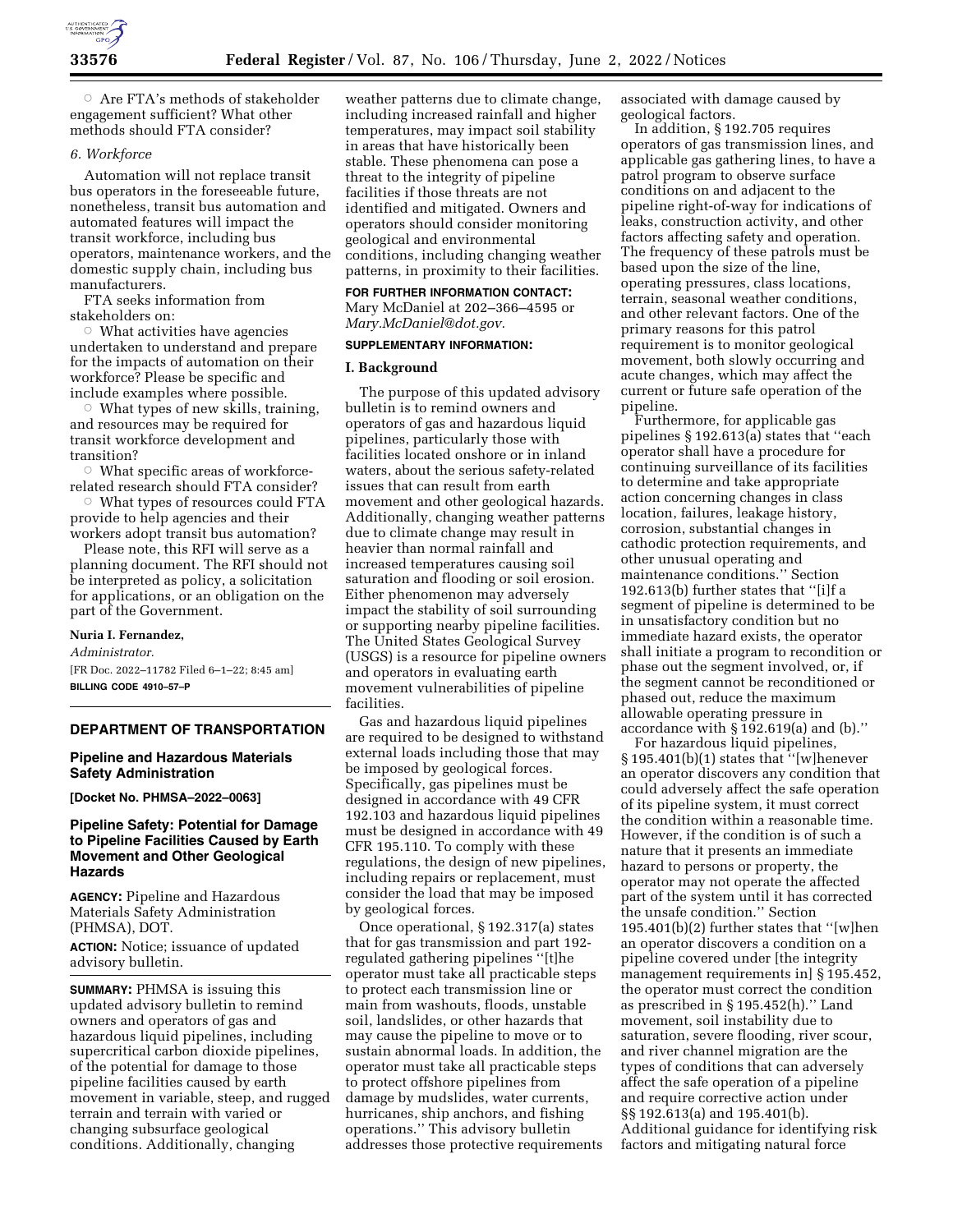hazards on pipeline segments that could affect high consequence areas, are outlined in Appendix C, section I, subsection B, to part 195.

PHMSA integrity management regulations require operators to take additional preventative and mitigative measures to prevent, and to mitigate the consequences of, failures on gas transmission lines in high consequence areas (§ 192.935) and hazardous liquid pipelines that are in or which could affect a high consequence area (§ 195.452(i)). An operator must base the additional measures on the threats the operator has identified for each pipeline segment. If an operator determines there is a threat to the pipeline, such as outside force damage (*e.g.,* earth movement or floods), the operator must take steps to prevent a failure and to minimize the consequences of a failure under these regulations.

PHMSA is aware of recent earth movement and other geological-related incidents and accidents and safetyrelated conditions throughout the country. Some of the more notable events, including those discussed in a prior advisory bulletin (ADB–2019–02; 84 FR 18919, 05/02/2019) are briefly described below:

• On March 11, 2022, a 22-inch hazardous liquid pipeline spilled 3,900 barrels of crude oil adjacent to the Cahokia Creek approximately 15 miles east of St. Louis, Missouri. Preliminary information indicates land movement may have contributed to this failure. The National Transportation Safety Board (NTSB) investigation into the cause continues as of the date of this notice.

• On May 30, 2021, a hazardous liquid pipeline spilled 640 barrels of gasoline in Greens Bayou affecting high consequence areas near Houston, Texas. The operator's reported cause indicated earth movement/progressive ground movement over time on a bayou bank.

• On February 19, 2021, 22,318 one thousand cubic feet 1 (Mcf) of natural gas was released from a Type A gathering pipeline system in Belmont, Ohio. A third-party subject matter expert determined the proximate cause of this incident was land movement, or slip, that exerted force on the pipe causing a circumferential crack in an area where evidence of stress corrosion cracking and general corrosion were found.

• On December 23, 2020, 4,450 Mcf natural gas was released from a gas distribution main line in the City of

Newport News, Virginia. The operator report indicated that the apparent cause was pipe stress created by ground settlement which caused misalignment of a flange resulting in a pinhole leak on gasket.

• On November 19, 2020, a pipeline spilled 17.50 barrels of crude oil east of I–5 in Kern, California during routine start-up. A metallurgical analysis determined the root cause to be related to external factors (*i.e.,* historical land movement, terrain, and cyclic weather patterns around this pipeline segment). There is a history of land movement in the area, all of which contributed to unintentional bending of the pipeline causing the circumferential cracking found at the leak site.

• On October 4, 2020, an intrastate gas transmission pipeline in Goodrich, Texas released 118,724 Mcf of natural gas below the Trinity River. While no definitive root cause was determined, the operator used the geological, meteorological, site-gathered information and historical data in its computer modeling and identified earth movement of the soil surrounding the pipe as the most plausible cause of the rupture. Circumferential stress corrosion cracking may have been a contributing factor to the failure.

• On May 19, 2020, 447 Mcf was released from a gas distribution main pipeline in Edenville Township, Michigan due to heavy rain fall. An investigation confirmed a 4-inch steel pipeline was severed when significant flooding in the area caused a road washout/scouring.

• On May 4,  $2020$ , a 30-inch natural gas pipeline ruptured and ignited near Hillsboro, Kentucky. Preliminary information indicates land movement may have contributed to this failure. The NTSB investigation into the cause continues as of the date of this notice.

• On February 22, 2020, a carbon dioxide pipeline failed approximately one mile southeast of Satartia, Mississippi, releasing approximately 30,000 barrels of liquid carbon dioxide that immediately began to vaporize at atmospheric conditions. The pipeline failed on a steep embankment which had subsided adjacent to a local highway. Heavy rains are believed to have triggered a landslide, which created axial strain on the pipeline and resulted in a full circumferential girth weld failure.

• On January 29, 2019, a pipeline ruptured near the town of Lumberport in Harrison County, West Virginia. The rupture was located at a girth weld of an elbow on the 12-inch interstate pipeline. The root cause investigation concluded that a landslide about 150 yards from

the rupture moved the pipeline approximately 10 feet from its original location causing excessive stress on the pipe resulting in the rupture.

 $\bullet$  On January 21, 2019, a 30-inch natural gas pipeline ruptured and ignited near Summerfield, Ohio. A metallurgical analysis indicates a girth weld failed due to ductile overload from a longitudinal tensile or bending force, likely from land movement.

• On June 7, 2018, a 36-inch pipeline ruptured in a rural, mountainous area near Moundsville, West Virginia, resulting in the release of approximately 165,000 Mcf of natural gas. According to a metallurgical analysis, the rupture was caused by earth movement on the rightof-way due to a single overload event. Overloading of the pipeline likely resulted from a series of lateral displacements with accompanying bending.

• On April 30, 2018, an 8-inch intrastate pipeline failed in a remote mountainous region of Marshall County, West Virginia resulting in the release of 2,658 barrels of propane. The failure was caused by lateral movement of the pipeline due to earth movement along the right-of-way.

• On January 31, 2018, a 24-inch interstate pipeline ruptured near the city of Summerfield, Ohio releasing approximately 23,500 Mcf of natural gas in a rural forested area. A root cause analysis concluded that the girth weld failure was caused by axial stress due to movement of the pipe that exceeded the cross-sectional tensile strength of the net section weld zone surrounding the crack initiation location.

• On January 9, 2018, a 22-inch transmission pipeline failed in Montecito, California. The incident resulted in a fire and explosion and the release of an estimated 12,000 Mcf of natural gas. Heavy rains and localized flooding contributed to the pipe failure.

• On December 5, 2016, approximately 14,400 barrels of crude oil were spilled into an unnamed tributary to Ash Coulee Creek, Ash Coulee Creek itself, the Little Missouri River, and their adjoining shorelines in Billings County, North Dakota. The metallurgical and root cause failure analysis indicated the failure was caused by compressive and bending forces due to a landslide impacting the pipeline. The landslide was the result of excessive moisture within the hillside creating unstable soil conditions.

• On October 21, 2016, a pipeline release of over 1,238 barrels of gasoline spilled into the Loyalsock Creek in Lycoming County, Pennsylvania. The release was caused by extreme localized flooding and soil erosion.

<sup>1</sup>Mcf stands for one thousand cubic feet. The ''M'' is representative of the roman numeral for one thousand.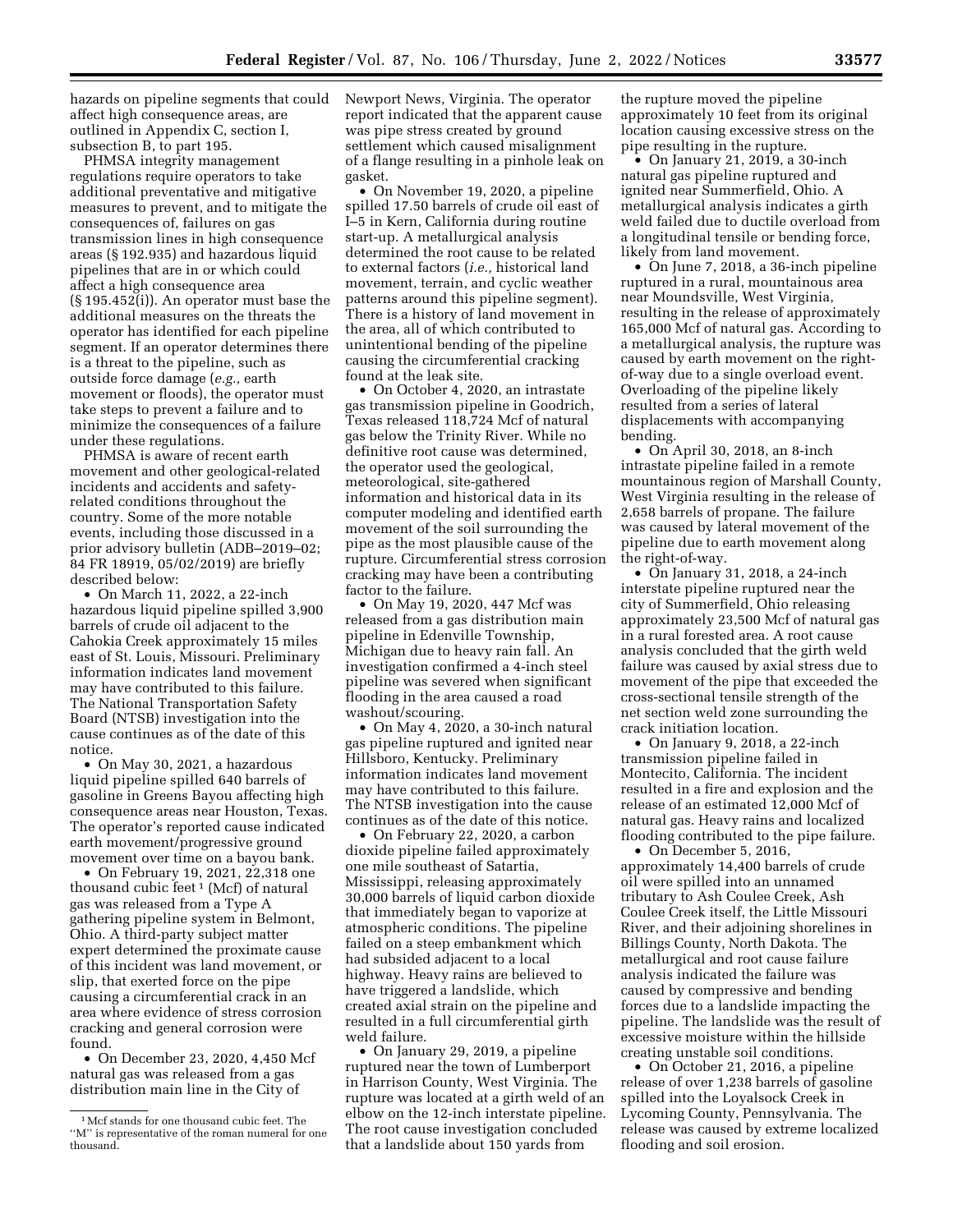Within its rulemaking entitled ''Safety of Gas Transmission Pipelines: Repair Criteria, Integrity Management Improvements, Cathodic Protection, Management of Change, and Other Related Amendments'' (RIN 2137– AF39), PHMSA notes that it is considering adopting revisions to § 192.613 that would oblige operators of gas transmission pipelines to conduct inspections on their facilities following an extreme weather event to ensure timely identification and remediation of damage to those facilities. In addition, the Council on Environmental Quality (CEQ) recently issued interim guidance underscoring the importance of the evaluation of, and emergency planning for, geohazards for safe operation of carbon dioxide and other pipeline facilities.2

### **II. Advisory Bulletin (ADB–2022–01)**

*Advisory:* All owners and operators of gas and hazardous liquid pipelines, including supercritical carbon dioxide pipelines, are reminded that earth movement, particularly in variable, steep, and rugged terrain and terrain with varied or changing subsurface geological conditions, can pose a threat to the integrity of a pipeline if those threats are not identified and mitigated. Additionally, changing weather patterns due to climate change may result in heavier than normal rainfall and higher temperatures, resulting in soil saturation and flooding or soil erosion, each of which may adversely impact soil stability surrounding or supporting nearby pipeline facilities.

Pipeline operators should consider taking the following actions to ensure pipeline safety:

1. Identify areas surrounding the pipeline that may be prone to large earth movement, including but not limited to slope instability, subsidence, frost heave, soil settlement, erosion, earthquakes, and other dynamic geologic conditions that may pose a safety risk.

2. Use geotechnical engineers during the design, construction, and ongoing operation of a pipeline system to ensure that sufficient information is available to avoid or minimize the impact of earth movement on the integrity of the pipeline system. At a minimum, operators should consider soil strength characteristics, ground and surface water conditions, propensity for erosion or scour of underlying soils, and the propensity of earthquakes or frost heave.

3. Develop design, construction, and monitoring plans and procedures for each identified location, based on the site-specific hazards identified. When constructing new pipelines, develop and implement procedures for pipe and girth weld designs to increase their effectiveness for taking loads, either stresses or strains, exerted from pipe movement in areas where geological subsurface conditions and movement are a hazard to pipeline integrity.

4. Monitoring plans may include provisions related to the following:

• Ensuring during construction of new pipelines that excavators do not steepen, load (including changing the groundwater levels) or undercut slopes which may cause excessive ground movement during construction or after operations commence.

• Conducting periodic visits and site inspections. Increased patrolling may be necessary due to potential hazards identified and existing/pending weather conditions. Right-of-way patrol staff must be trained on how to detect and report conditions that may lead to or exhibit ground movement to appropriate staff.

• Identifying geodetic monitoring points (*i.e.,* survey benchmarks) to track potential ground movement.

• Installing slope inclinometers to track ground movement at depth which may otherwise not be detectable during right-of-way patrols.

• Installing standpipe piezometers to track changes in groundwater conditions that may affect slope stability.

• Evaluating the accumulation of strain on the pipeline by installing strain gauges.

• Conducting stress/strain analysis utilizing in-line inspection tools equipped with inertia mapping unit technology and high resolution deformation in-line inspection for pipe bending and denting from movement.

• Utilizing aerial mapping light detection and ranging or other technology to track changes in ground conditions.

5. Develop mitigation measures to remediate the identified locations.

6. Monitor environmental conditions and changing weather patterns in proximity to their facilities and evaluate soil stability that may have been adversely impacted.

• The National Oceanic and Atmospheric Administration's National Centers for Environmental Information has excellent information publicly available. For example, see the National Temperature and Precipitation Maps at the National Centers for Environmental Information (*[https://](https://www.ncdc.noaa.gov/temp-and-precip/us-maps/)*

*[www.ncdc.noaa.gov/temp-and-precip/](https://www.ncdc.noaa.gov/temp-and-precip/us-maps/) [us-maps/](https://www.ncdc.noaa.gov/temp-and-precip/us-maps/)*).

7. Use available data and information resources to assess pipeline facility vulnerability relative to landslides and other types of earth movement.

• The USGS has excellent information publicly available regarding land movement. For example, see the Landslide Hazards Maps at the USGS website (*[https://www.usgs.gov/](https://www.usgs.gov/programs/landslide-hazards/maps)  [programs/landslide-hazards/maps](https://www.usgs.gov/programs/landslide-hazards/maps)*).

8. Consider the findings and recommendations of pertinent research projects, studies, and reports on the impact of changing weather patterns on soil stability.3 PHMSA also notes that industry and academic materials could be informative regarding relevant considerations and strategies for ensuring pipeline integrity in areas of land movement or soil subsidence.

9. Mitigation measures should be based on site-specific conditions and may include:

• Re-routing the pipeline right-of-way prior to construction to avoid areas prone to large ground movement such as unstable slope areas, earthquake fault zones, permafrost movement, or scour.

• Utilize properly designed horizontal directional drilling to go below areas of potential land movement.

• Installation of drainage measures in the trench to mitigate subsurface flows and enhance surface water draining at the site including streams, creeks, runs, gullies, or other sources of surface runoff that may be contributing surface water to the site or changing groundwater levels that may exacerbate earth movement.

• Reducing the steepness of potentially unstable slopes, including installing retaining walls, soldier piles, sheet piles, wire mesh systems, mechanically stabilized earth systems and other mechanical structures.

• Installing trench breakers and slope breakers to mitigate trench seepage and divert trench flows along the surface to safe discharge points off the site or right-of-way.

• Building retaining walls and/or installing steel piling or concrete caissons to stabilize steep slope areas as

<sup>2</sup>CEQ, ''Carbon Capture, Utilization, and Sequestration Guidance,'' 87 FR 8808, 8810 (Feb. 16, 2022).

<sup>3</sup>For example, PHMSA has funded the following research and development projects on the impact of soil movement and pipeline monitoring: *Pipeline Integrity Management for Ground Movement Hazards* (*[https://primis.phmsa.dot.gov/matrix/](https://primis.phmsa.dot.gov/matrix/PrjHome.rdm?prj=202) [PrjHome.rdm?prj=202\);](https://primis.phmsa.dot.gov/matrix/PrjHome.rdm?prj=202) Combined Vibration, Ground Movement, and Pipe Current Detector*  (*[https://primis.phmsa.dot.gov/matrix/](https://primis.phmsa.dot.gov/matrix/PrjHome.rdm?prj=655)  [PrjHome.rdm?prj=655\)](https://primis.phmsa.dot.gov/matrix/PrjHome.rdm?prj=655); Definition of Geotechnical and Operational Load Effects on Pipeline Anomalies* (*[https://primis.phmsa.dot.gov/matrix/](https://primis.phmsa.dot.gov/matrix/PrjHome.rdm?prj=561) [PrjHome.rdm?prj=561](https://primis.phmsa.dot.gov/matrix/PrjHome.rdm?prj=561)*); and *Fiber Optic Sensors for Direct Pipeline Monitoring Under Geohazard Conditions* (*[https://primis.phmsa.dot.gov/matrix/](https://primis.phmsa.dot.gov/matrix/PrjHome.rdm?prj=889)  [PrjHome.rdm?prj=889\).](https://primis.phmsa.dot.gov/matrix/PrjHome.rdm?prj=889)*